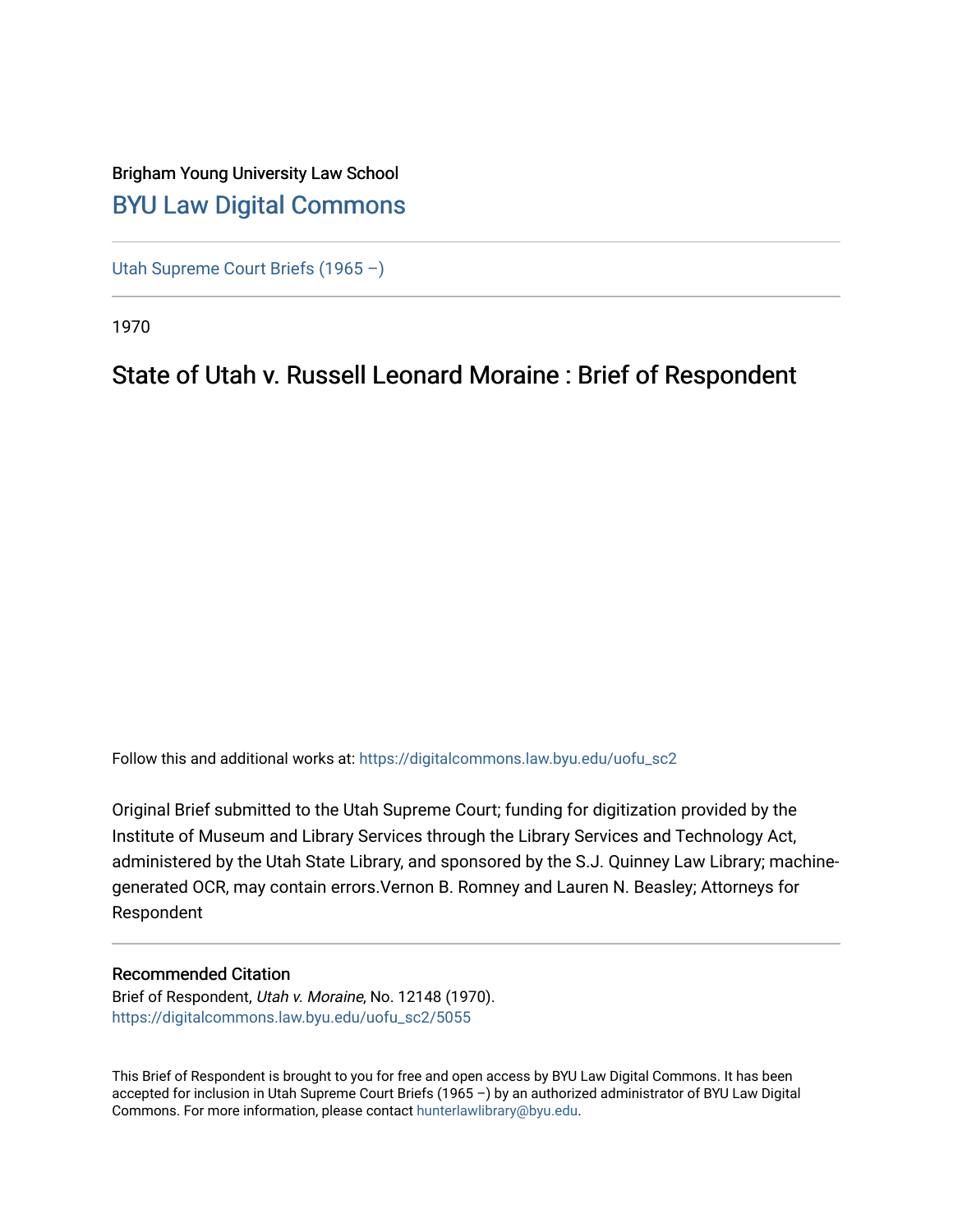IN THE

# **SUPREME CC** OF THE

# **STATE OF UTA**

STATE OF UTAH,

I

Plaintiff-Rest

VS.

RUSSELL LEONARD MORAINE,<br>Defendant-Agon

**BRIEF OF RESPON** 

APPEAL FROM THE JUDGE JUDICIAL DISTRICT COURT. LAKE COUNTY, STATE OF ALDON J. ANDERSON, PRESIDING

> VERNON B. RO **Attorney Genera**

LAUREN N. EE **Chief Assistant** 

236 State Capitol Salt Lake City, Utah **Attornesis** 

JAY D. EDMONDS Legal Defenders Association 281 East Fourth South Salt Lake City, Utah *Attorney for Appellant*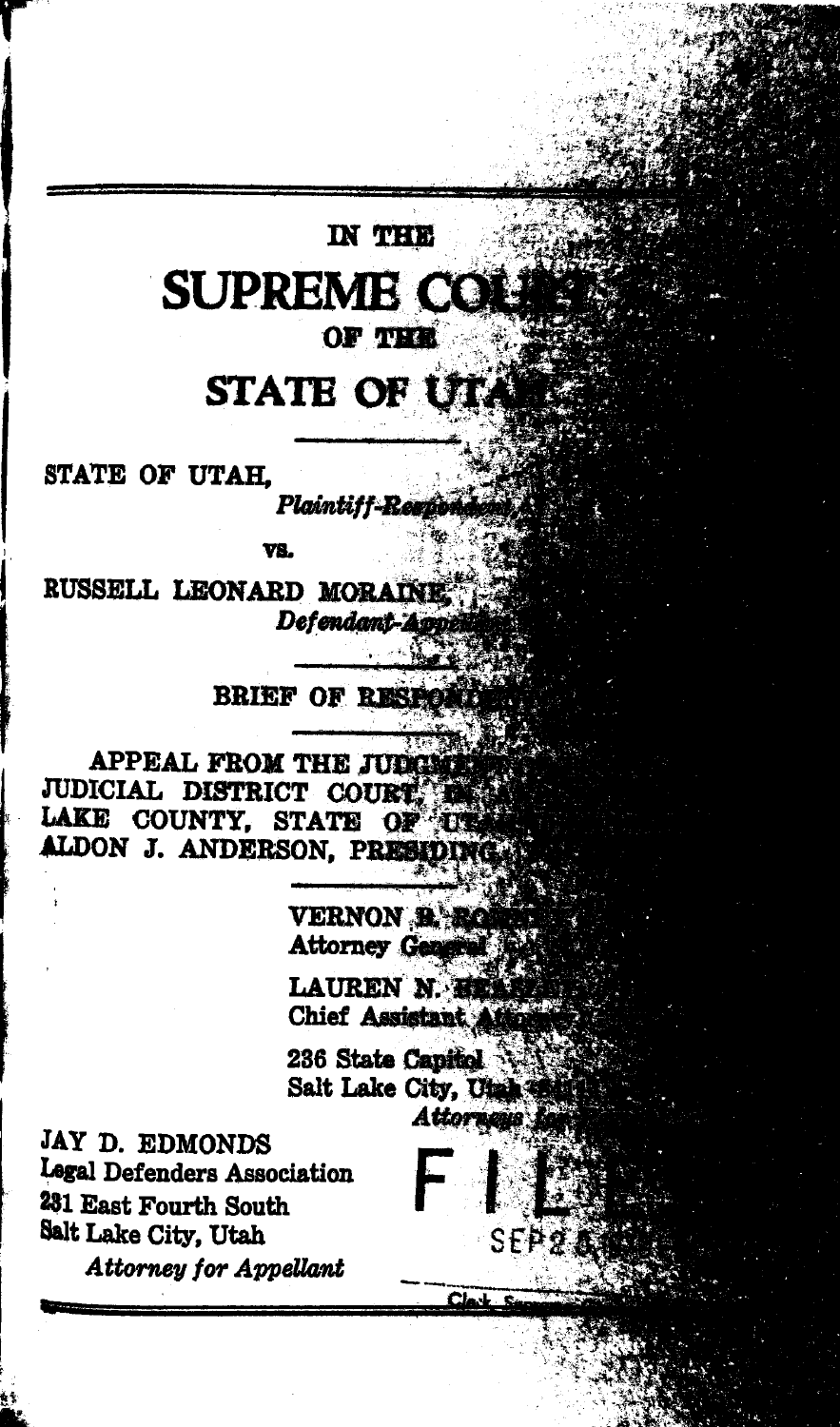## TABLE OF CONTENTS

### Page

| STATEMENT OF NATURE OF THE CASE                                                                                                                                                                                          |
|--------------------------------------------------------------------------------------------------------------------------------------------------------------------------------------------------------------------------|
|                                                                                                                                                                                                                          |
|                                                                                                                                                                                                                          |
|                                                                                                                                                                                                                          |
|                                                                                                                                                                                                                          |
| POINT I. THE STATEMENTS MADE BY APPEL-<br>LANT TO POLICE OFFICERS WERE COM-<br>PLETELY VOLUNTARY AND ADMISSIBLE                                                                                                          |
| POINT II. THE APPELLANT'S PRIVILEGE<br>AGAINST SELF-INCRIMINATION WAS NOT<br>INFRINGED BY STATEMENTS MADE BY<br>THE PROSECUTOR CONCERNING APPEL-<br>LANT'S SILENCE IMMEDIATELY FOLLOW-<br>ING THE <i>MIRANDA</i> WARNING |
| POINT III. THE PROSECUTING ATTORNEY IS<br>NOT REQUIRED TO SUPPLY THE DEFENSE.<br>WITH THE EVIDENCE BEFOREHAND, AND<br>THE APPELLANT CANNOT CLAIM SUR-<br>11                                                              |
| 13                                                                                                                                                                                                                       |
|                                                                                                                                                                                                                          |

### TABLE OF CASES AND AUTHORITIES

### CASES

| Chapman v. California, 386 U. S. 18 (1967)                | 9 |
|-----------------------------------------------------------|---|
| Cooper v. Forester's Underwriters, Inc., 123 Utah 214,    | 8 |
|                                                           |   |
| King v. United States, 402 F. 2d 289 (10th Cir. 1968). 12 |   |
|                                                           |   |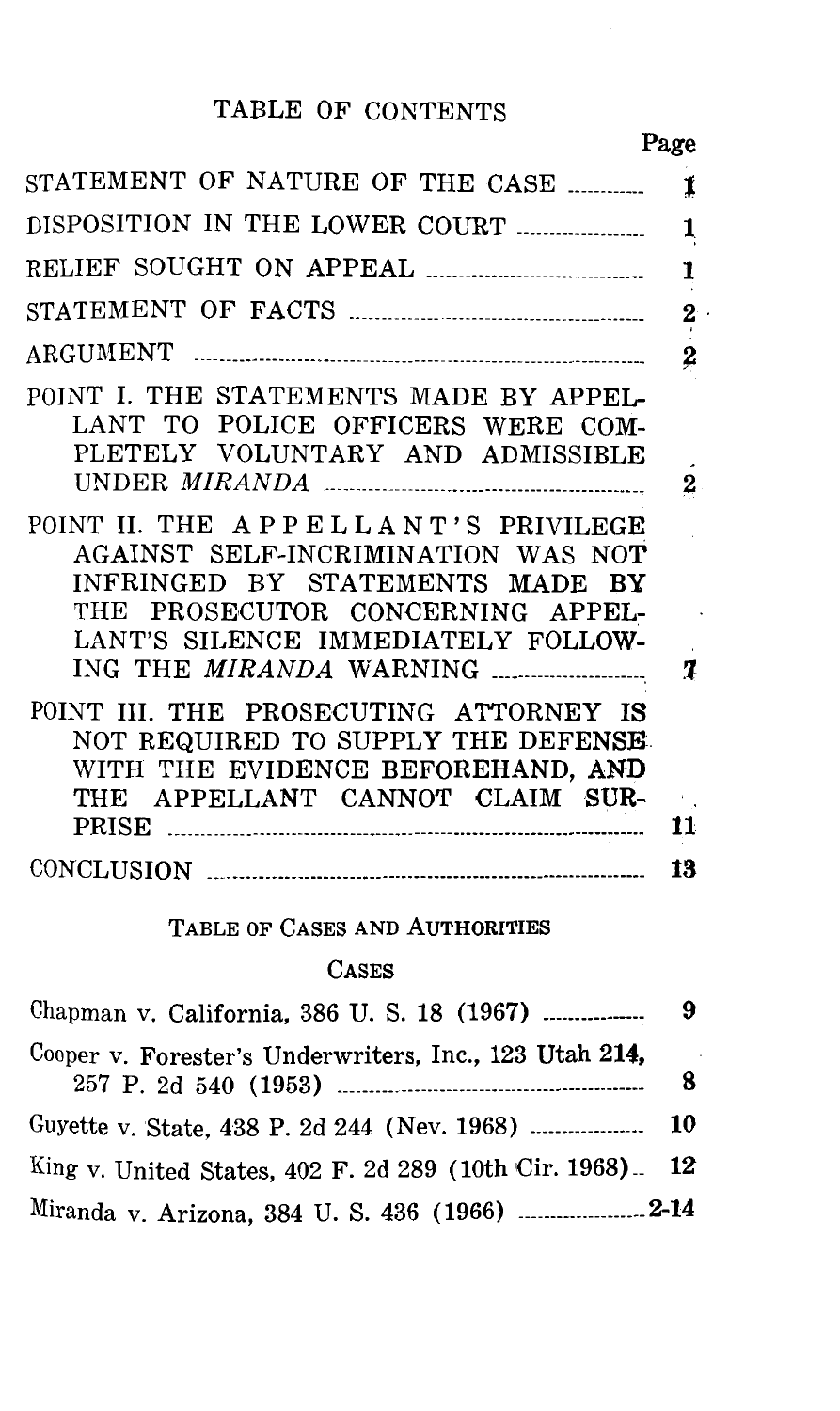# TABLE OF CONTENTS—Continued

|                                                                | r age |
|----------------------------------------------------------------|-------|
| People v. Spearman, 1 Cal. App. 3d 898, 82 Cal. Rptr.          | 5     |
| Pettyjohn v. United States, 419 F. 2d 651 (D. C. Cir.          | 6     |
| Pryor v. State, 449 S. W. 2d 482 (Tex. Cr. 1970)               | 7     |
| <b>S</b> mith v. State, 229 So. 2d 551 (Miss. 1970)            | 7     |
| Soolook v. State, 447 P. 2d 55 (Alaska 1968)                   | 10    |
| State v. Jameson, 103 Utah 129, 134 P. 2d 173 (1943)           | '11   |
| State v. Jiminez, 22 Utah 2d 233, 451 P. 2d 583 (1969)         | 7     |
| State v. Lack, 118 Utah 128, 221 P. 2d 852 (1950)              | 12    |
| State v. Martinez, 21 Utah 2d 187, 442 P. 2d 943               | 12    |
| State v. Valdez, 19 Utah 2d 426, 433 P. 2d 53 (1967)8, 13      |       |
| State v. Winters, 16 Utah 2d 139, 396 P. 2d 872 (1964)         | 11    |
| Watkins v. Simonds, 14 Utah 2d 406, 385 P. 2d 154              | 8     |
| Williams v. Johnson, 225 Ga. 654, 171 S. E. 2d 145<br>4.14     | 6     |
| $\overline{\phantom{a}}$<br><b>STATUTES</b>                    |       |
| Iltah Code Ann $\{77-42-1\}$ (1953)<br>----------------------- | 8     |

 $\label{eq:2} \mathbf{F}^{\mathcal{A}}(\mathbf{F}) = \mathbf{F}^{\mathcal{A}}(\mathbf{F})$ 

 $\hat{A}$  ,  $\hat{B}$  ,

 $\frac{1}{2}$ 

 $\mathbf{r}$   $\mathbf{y}$ <sub>i</sub> $\mathbf{c}$ <sup>.</sup>

 $\mathbf{C}^{\mathbf{A}}$  and  $\mathbf{C}^{\mathbf{A}}$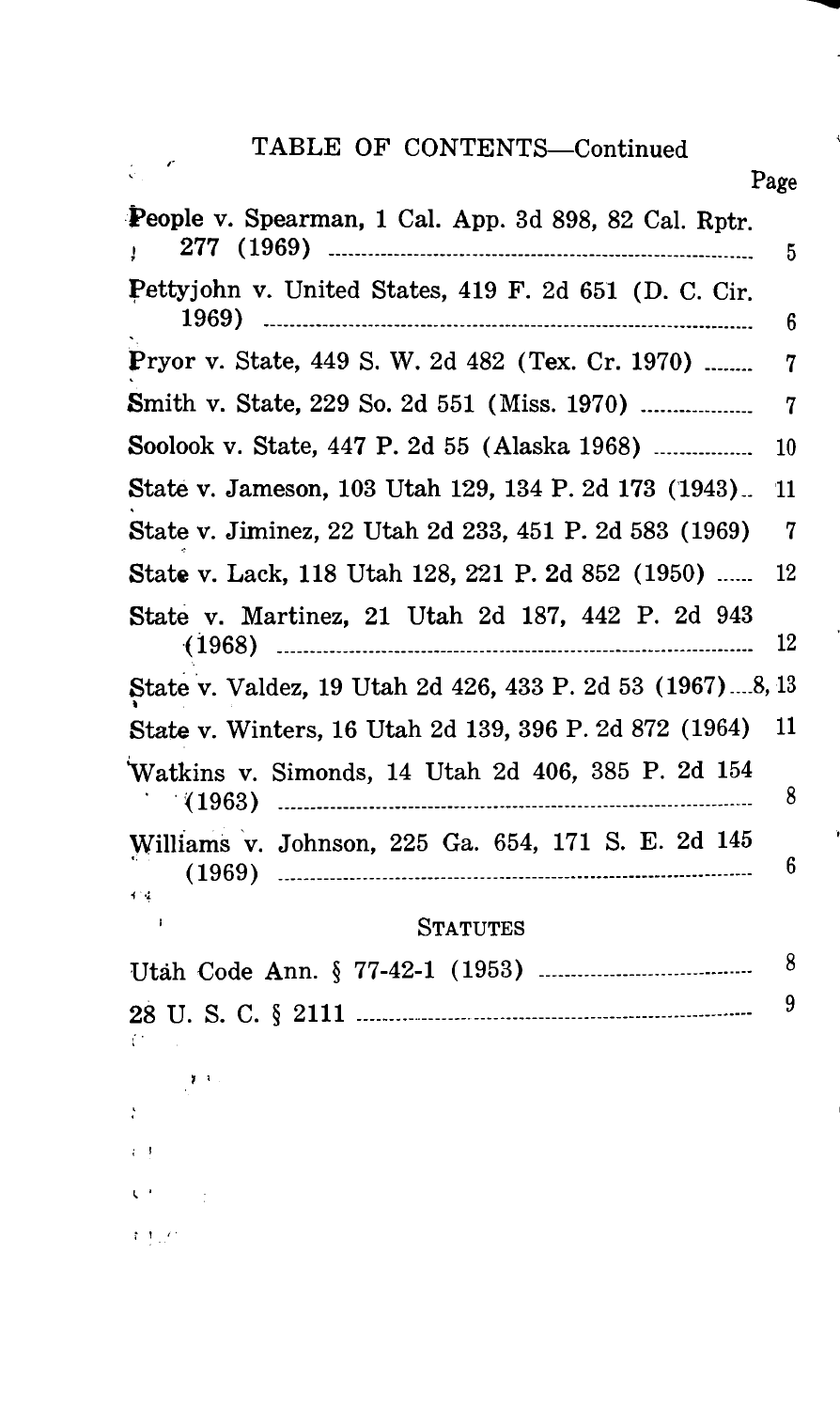## lN THE **SUPREME COURT**  OF THE **STATE OF UTAH**

STATE OF UTAH,

 $Plaintiff-Respondent,$ 

vs.

RUSSELL LEONARD MORAINE, *Defendant-Appellant.*  Case No.

12148

BRIEF OF RESPONDENT

### STATEMENT OF NATURE OF THE CASE

This is an appeal from the appellant's conviction of the crime of robbery, entered by a jury's verdict on **April**  22, 1970, in the Third Judicial District Court, Salt Lake County, State of Utah, the Honorable Aldon J. Anderson, Judge, presiding.

DISPOSITION OF THE CASE IN LOWER COURT

The appellant, Russell L. Moraine, was convicted of robbery following a jury trial. He was sentenced on the 28th day of April, 1970, to an indeterminate term in the Utah State Prison.

### RELIEF SOUGHT ON APPEAL

The respondent asks this Court to affirm appellant's conviction of robbery and hold that no errors were committed by the trial court.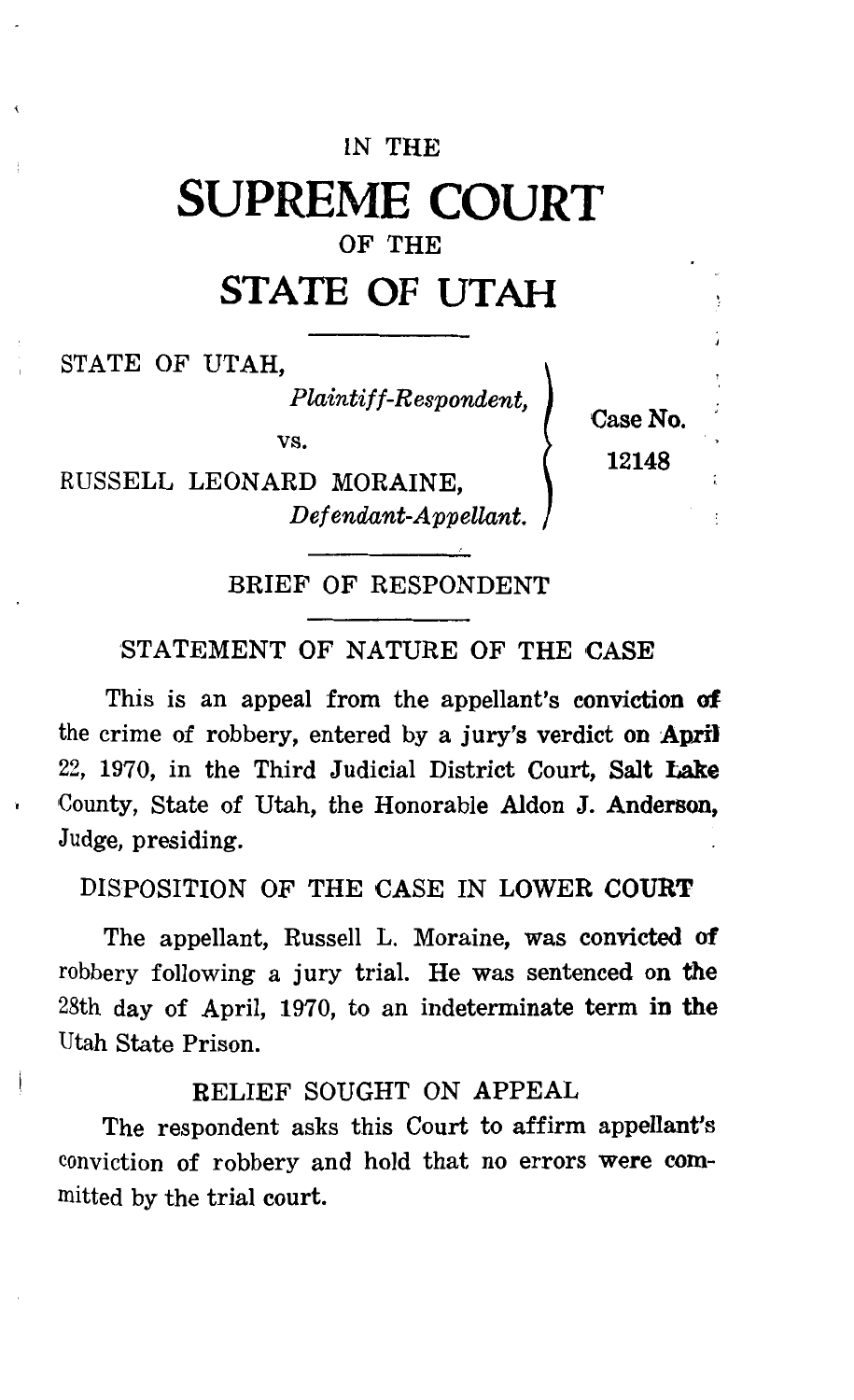The respondent agrees with the statement of facts as outlined by the appellant, but wishes to emphasize that the appellant was in fact shot in the leg as he was leaving the scene of the robbery  $(T. 86)$ ; and further that the police officers in pursuing the robbers followed a trail of blood to where the appellant was hiding (T. 79). It should also be noted that the appellant was followed by a Harold P. Ford, and it was according to his directions that the police found the blood and then the appellant.

### **ARGUMENT**

### POINT I.

. TO POLICE OFFICERS WERE COMPLETELY<br>VOLUNTARY AND ADMISSIBLE UNDER THE STATEMENTS MADE BY APPELLANT TO POLICE OFFICERS WERE COMPLETELY . *MIRANDA.* 

*Miranda* v. *Arizona,* 384 U. S. 436 (1966) applies only to custodial interrogations.

> "... the prosecution may not use statements, whether exculpatory or inculpatory, stemming from custodial interrogation of the defendant unless it demonstrates the use of procedural safeguards effective to secure the privileges against self-incrimination. By custodial interrogation we mean questioning initiated by law enforcement officers after a person has been taken into custody or wise deprived of his freedom of action in any significant way." *Id.* at 444.

*Miranda* does not apply to statements which are given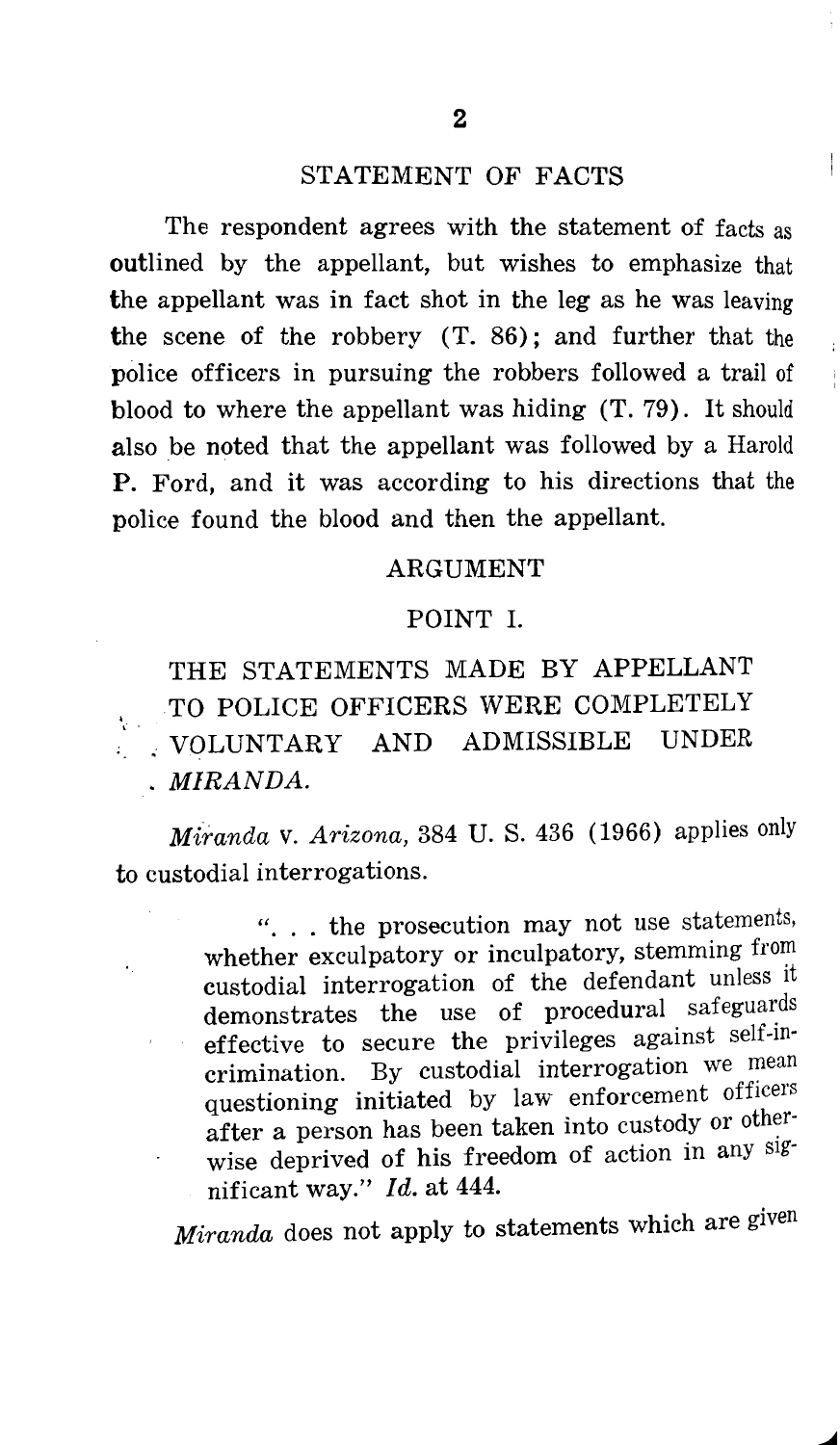voluntarily. In writing the opinion for the Court, Mr: Chief Justice Warren emphasized:

> "There is no requirement that police stop a person who enters a police station and states that he wishes to confess to a crime, or a person who calls the police to offer a confession or any other statement he desires to make. *Volunteered state- ments of any kind are not barred by the Fifth Amendment and their admissibility is not affected by our holding today." Id.* at 478. (Emphasis added.)

In this case the appellant Moraine was given the *Miranda* warning by both Officers Eugene P. Hunt and Norman Steen (T. 90; 101). The appellant does not contest. the warning itself as being deficient in any way. Moraine was told twice that he had the right to remain absolutely silent and that anything he said could and would be used . against him at his trial. There is no question but that. Moraine understood the warnings given him. The appellant made no response to the warning and did not indicate whether he wanted an attorney present. The appellant was taken into custody and transported by police car to the hospital. On the way to the hospital, Mr. Steen, who knew the appellant previously, talked to him. There is no testimony as to what was said except that Mr. Steen asked the appellant "why he had done it" (T. 103). There is nothing in the trial transcript to indicate that other questions were asked about appellant's connection with the robbery. There was no interrogation being conducted by Officer Steen. After the question was asked, the appellant, who had been fully advised of his rights, including the right against self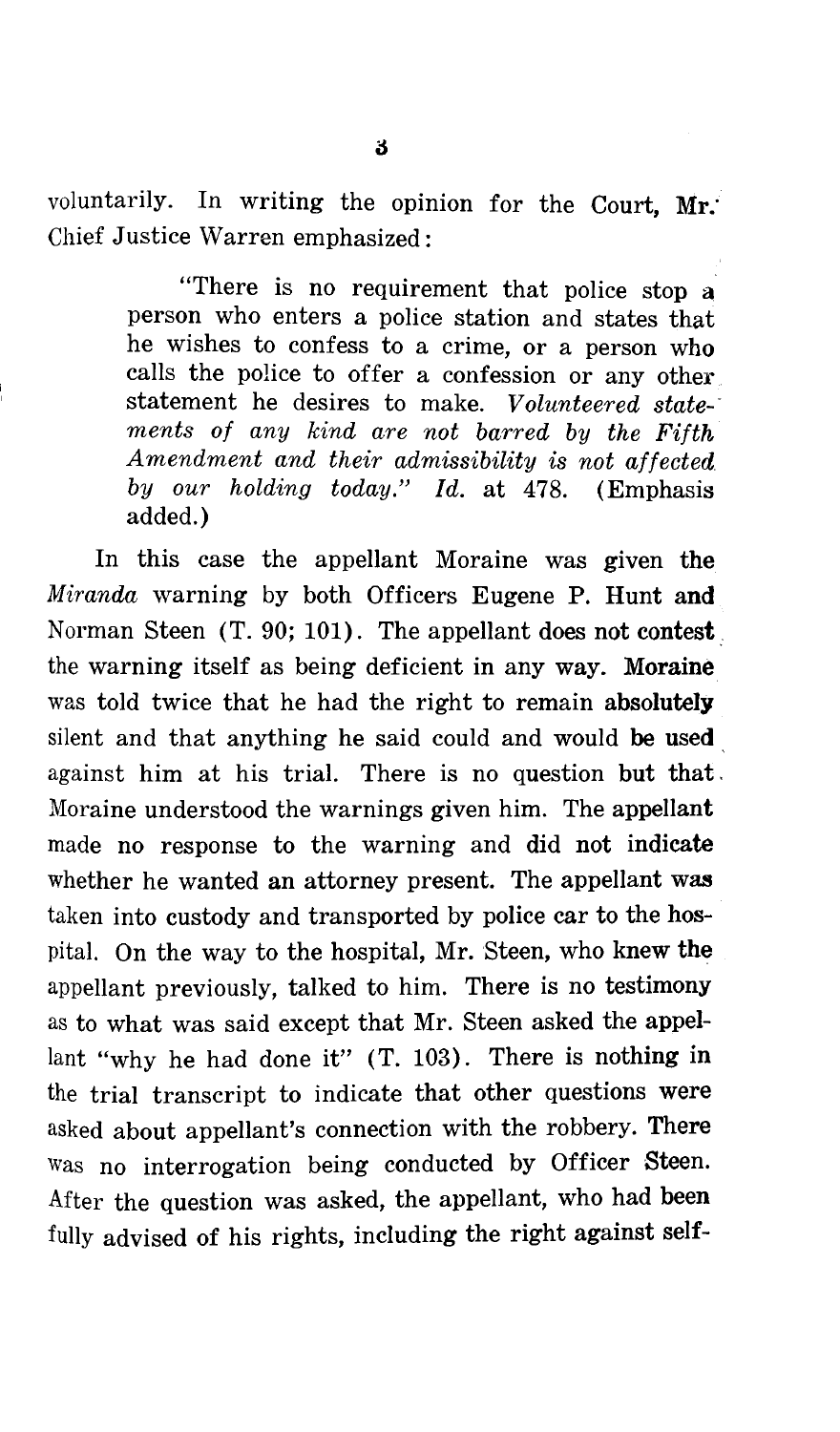incrimination, responded voluntarily by saying that he needed the money for Christmas (T. 103). This statement was made after appellant was fully advised of his rights, and he *knew* that he had the right to remain silent.

The setting in which the statement was made is important. Even though the appellant had been shot in the leg, there is no testimony that he was in extreme pain. There was no police brutality or coercion. There is no evidence that other questions were asked by Officer Steen concerning the robbery. There was no *interrogation* of the appellant. As stated in *Miranda:* "Any statement given freely and voluntarily without any compelling influences is, of course, admissible in evidence." 484 U.S. at 478. There were no compelling influences in this case and the appellant's statement was given freely and voluntarily.

The appellant claims in his brief that there was no valid waiver of his right against self-incrimination. The fact is, however, that appellant answered the question after knowing that he did not have to answer. Just by answering the question the appellant waived his rights, and all that the State needed, to show that the appellant did waive his rights, was that he answered the question. So the appellant's argument that the record is absolutely devoid of any showing by the State of a waiver is without merit. Further, there is no showing that the appellant did indicate after the warnings that he wished to remain silent. He said nothing after the warnings were given to him. This silence was not the basis of the waiver, but the silence is important when coupled with the fact that the appellant did in fact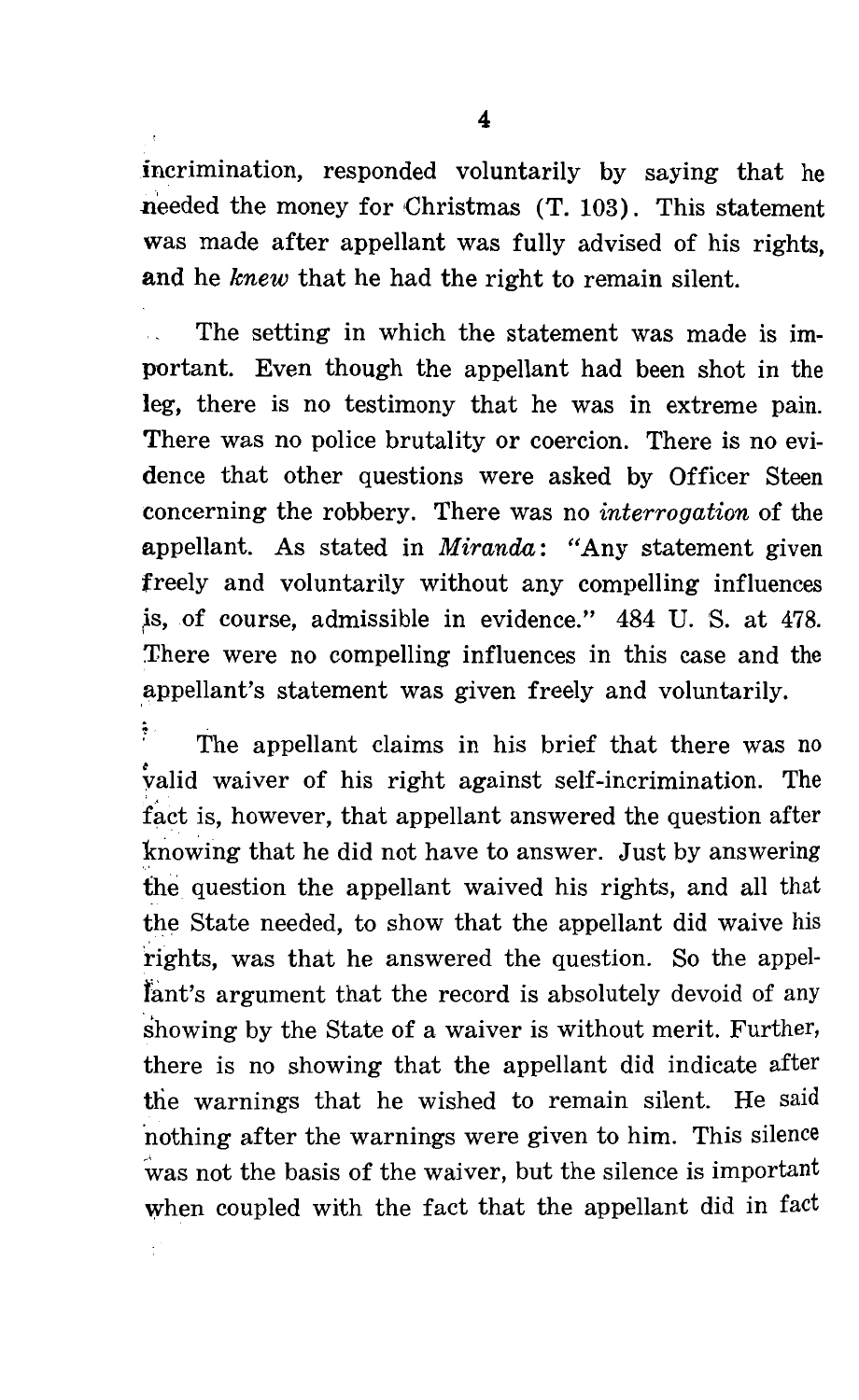answer a question put to him by Officer Steen. Having said nothing, the arresting officer could ask him if he wished to waive his rights. Officer Steen, in effect, did just that when he asked appellant "why he had done it."

The statement by appellant to Officer Steen is admissible both because it was voluntary and because it constitute a waiver of his constitutional right against self-incrimination. The statement was voluntary in the traditional sense and *Miranda* does not require its exclusion, but on the contrary, sanctions its admission as evidence. The trial court did not err in allowing the statement into evidence.

The appellant also challenges the statement made by himself to Officer Calvin J. Crockett while in the hospital recovering from a gunshot wound (T. 86). Officer Crockett had been assigned to guard the appellant at this hospital; He had also taken part in the robbery investigation, his assignment had been completed prior to his assignment as a guard. The appellant and Officer Crockett were discussing guns one day, and the appellant told Officer Crockett that "since he had been shot in the leg coming out of the Seven-Eleven Store attempting to bring the hammer forward without actually firing it he had become somewhat leery of that type of weapon" (T. 86). Again, this statement was made voluntarily and freely and is admissible under *Miranda.* In *People* v. *Spearman,* 1 Cal. App. 3d 898, 82 Cal. Rptr. 277 (1969), the defendant made the statement "I have been trying real hard to go straight, I just made a mistake last night." The officer had just given him the *Miranda* warning and was not going to interrogate him.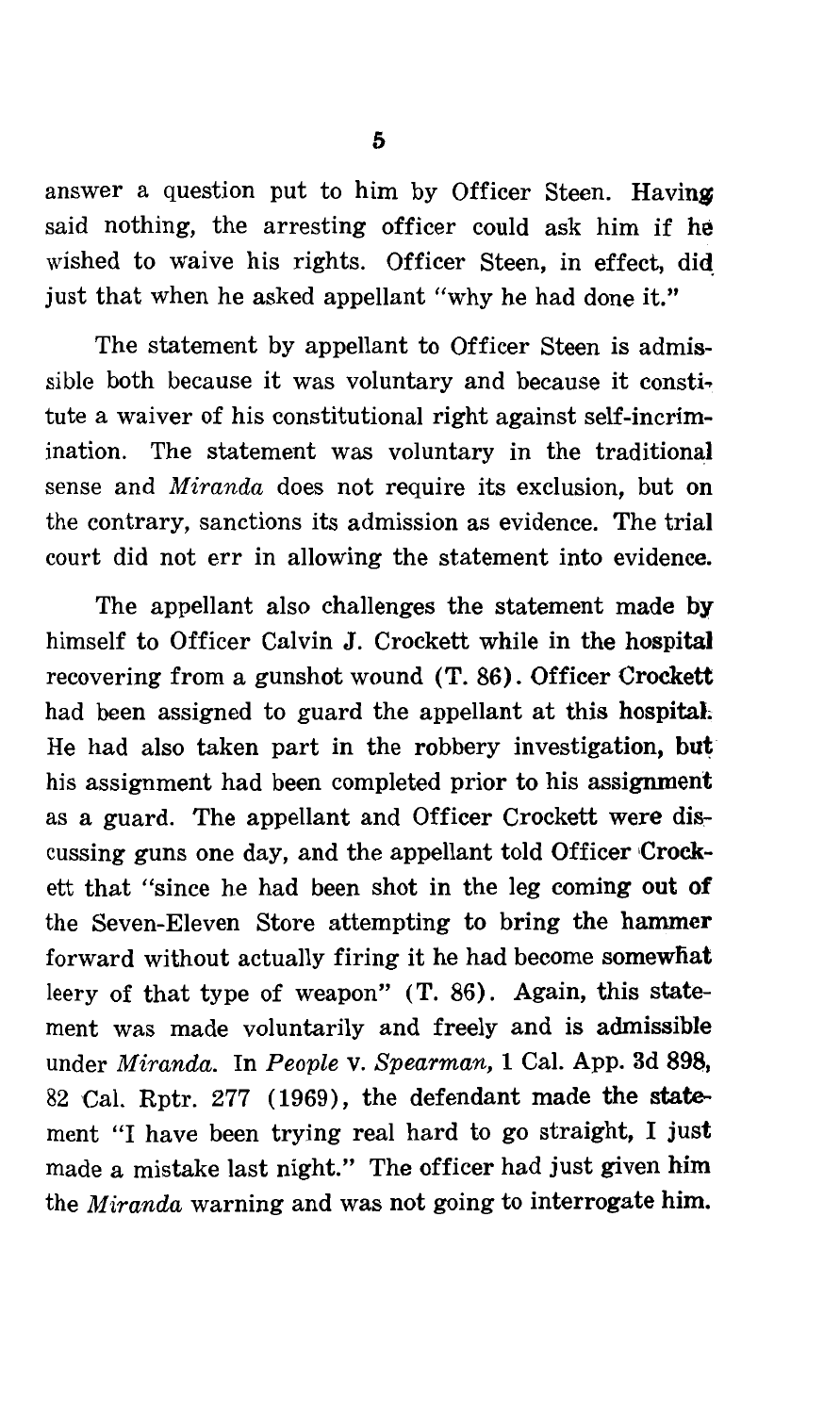The court held that the statement was spontaneous and voluntary and hence admissible. It was also determined that at this point it was unnecessary to determine if the *Miranda* warning was complete, understood or waived.

Also in *Williams* v. *Johnson,* 225 Ga. 654, 171 S. E. 2d 145 ( 1969), the Georgia Supreme Court ruled that admissions made by a defendant were admissible where they were made without interrogation. Both statements were made voluntarily and after the appellant was given his *Miranda* warnings.

On the question of waiver, there is ample authority for the proposition that by answering questions or making after receiving the *Miranda* warning, the defendant does make a valid waiver by making a statement or answering a question. In *Pettyjohn* v. *United States,*  F. 2d 651 (D. C. Cir. 1969), the accused made a confession after being warned of his right to remain silent. He was asked if "he wanted to talk about it." *Id.* at 655. The defendant then answered all the questions freely and easily. He waived his right to remain silent by talking when the question was asked. As in this case, the defendant in *Pettyjohn* was told more than once that he had the right to remain silent and that counsel would be appointed to represent him. This fact that Pettyjohn was so advised convinced the Court that he meaningfully and knowingly waived his Fifth Amendment right to remain silent. The Court premised this holding with the following:

> "Thus we conclude that, under the law today, *it is possible* for a person to waive his right to remain silent and to wish to voluntarily discuss the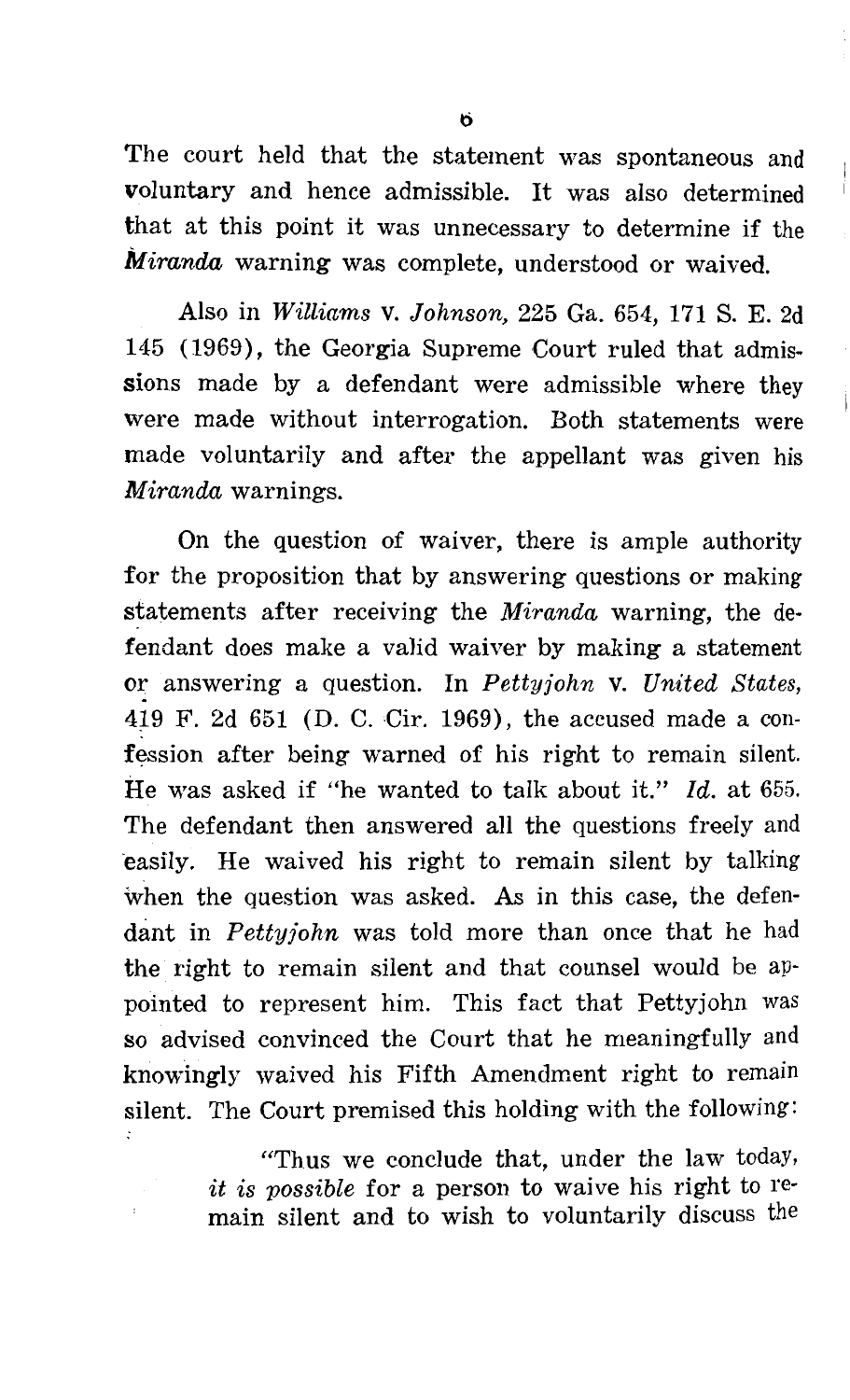action that he had so recently taken which must have weighed so heavily on his mind." *Id.* at 654.

The case before this Court is an excellent example of the D. C. Circuit Court's premise. The appellant did waive his right against self-incrimination and both statements were made voluntarily and in the absence of any threats or coercion. *See also, Pryor* v. *State,* 449 S. W. 2d 482 (Tex. Cr. 1970); *Smith* v. *State,* 229 So. 2d 551 (Miss. 1970); *State* v. *Jiminez,* 22 Utah 2d 233, 451 P. 2d 583 (1969). The *Jiminez* case applies particularly to the second statement made by the appellant to Officer Crockett while at the hospital. The statement was not solicited by the police officer, and was not made in response to any questions asked by Officer Crockett.

The respondent submits that the trial court did not commit error in allowing both statements into evidence. Both were made voluntarily and both constituted a waiver of his rights of which he had been warned twice.

### POINT IL

THE APPELLANT'S PRIVILEGE AGAINST SELF-INCRIMINATION WAS NOT IN-FRINGED BY STATEMENTS MADE BY THE PROSECUTOR CONCERNING APPELLANT'S SILENCE IMMEDIATELY FOLLOWING THE *MIRANDA* WARNING.

It should be pointed out at the outset that this is not a situation where the prosecutor made reference to the jury about appellant's refusal to testify at trial. The statement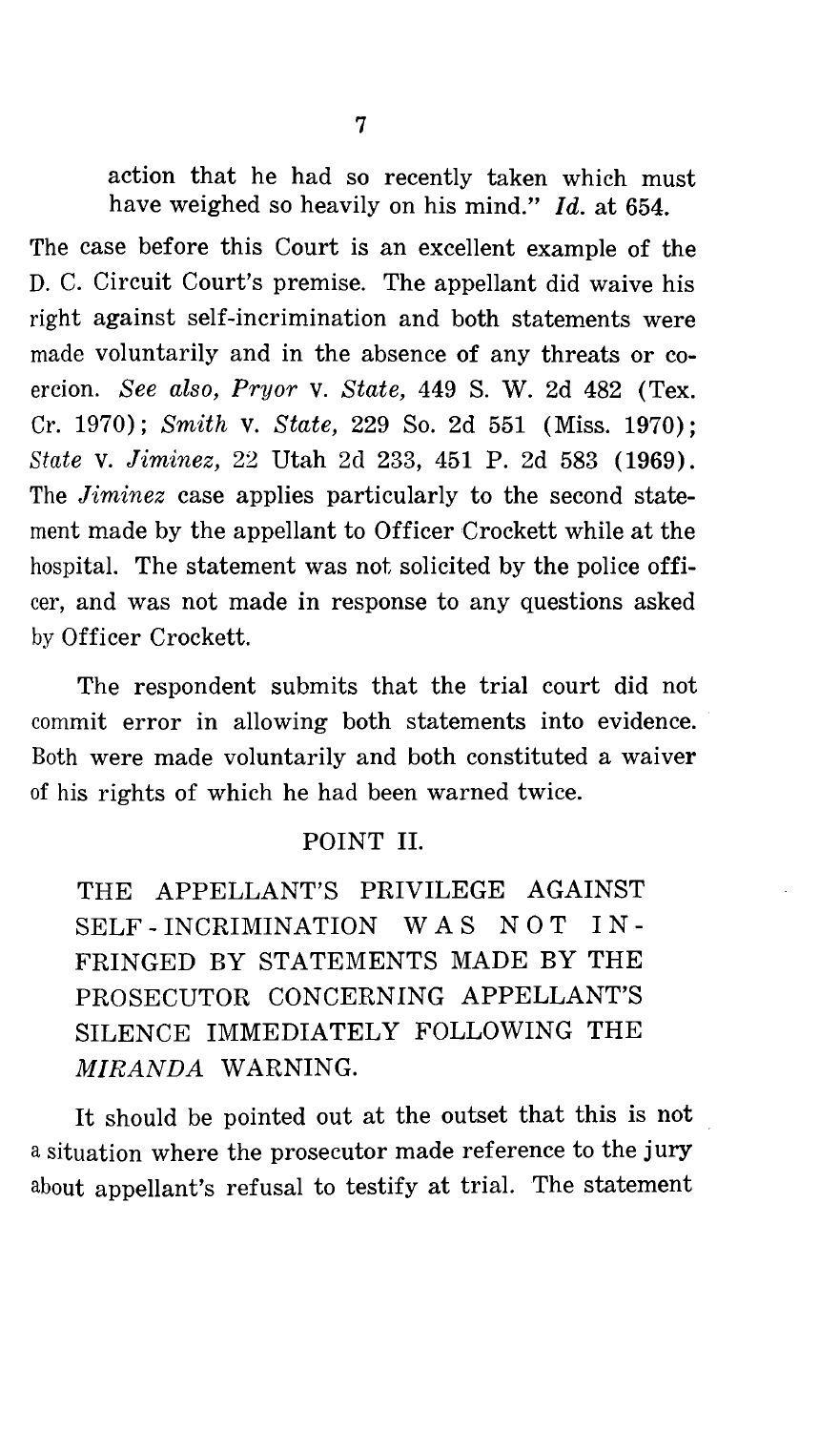made by the assistant district attorney was with reference to appellant's silence immediately after he was given his 1 *Miranda* warnings (T. 106). Also the record does not indicate clearly, exactly what comment was made to the jury. No proffer of proof was made by the appellant so that his point could be preserved on appeal. The near silent record makes it very difficult for this Court to find any prejudicial conduct. There is nothing in the transcript which indicates that the appellant was prejudiced. The Supreme Court cannot consider facts stated in briefs which may be true but which are not present in the official record. *Watkins*  V. *Simonds,* 14 Utah 2d 406, 385 P. 2d 154 (1963). *Cooper*  v. *Forester's Underwriters, Inc.,* 123 Utah 214, 257 P. 2d 540 (1953).

In this case any remark made by the prosecutor regarding the appellant's waiver of his *Miranda* rights was proper since the appellant had in fact waived those rights. The waiver is discussed in Point I. Even assuming error, it was not prejudicial error and did not effect the substantial rights of the appellant.

> "After hearing on appeal the court must give judgment without regard to errors or defects which do not affect the substantial rights of the parties." Utah Code Ann. § 77-42-1 (1953).

Once a fair trial has been given and the verdict is supported by the evidence, the proceedings are presumed to be valid and the court will not reverse for mere technicalities or irregularities. *State* v. *Valdez,* 19 Utah 2d 426, 429, 433 P. 2d 53, 55 ( 1967).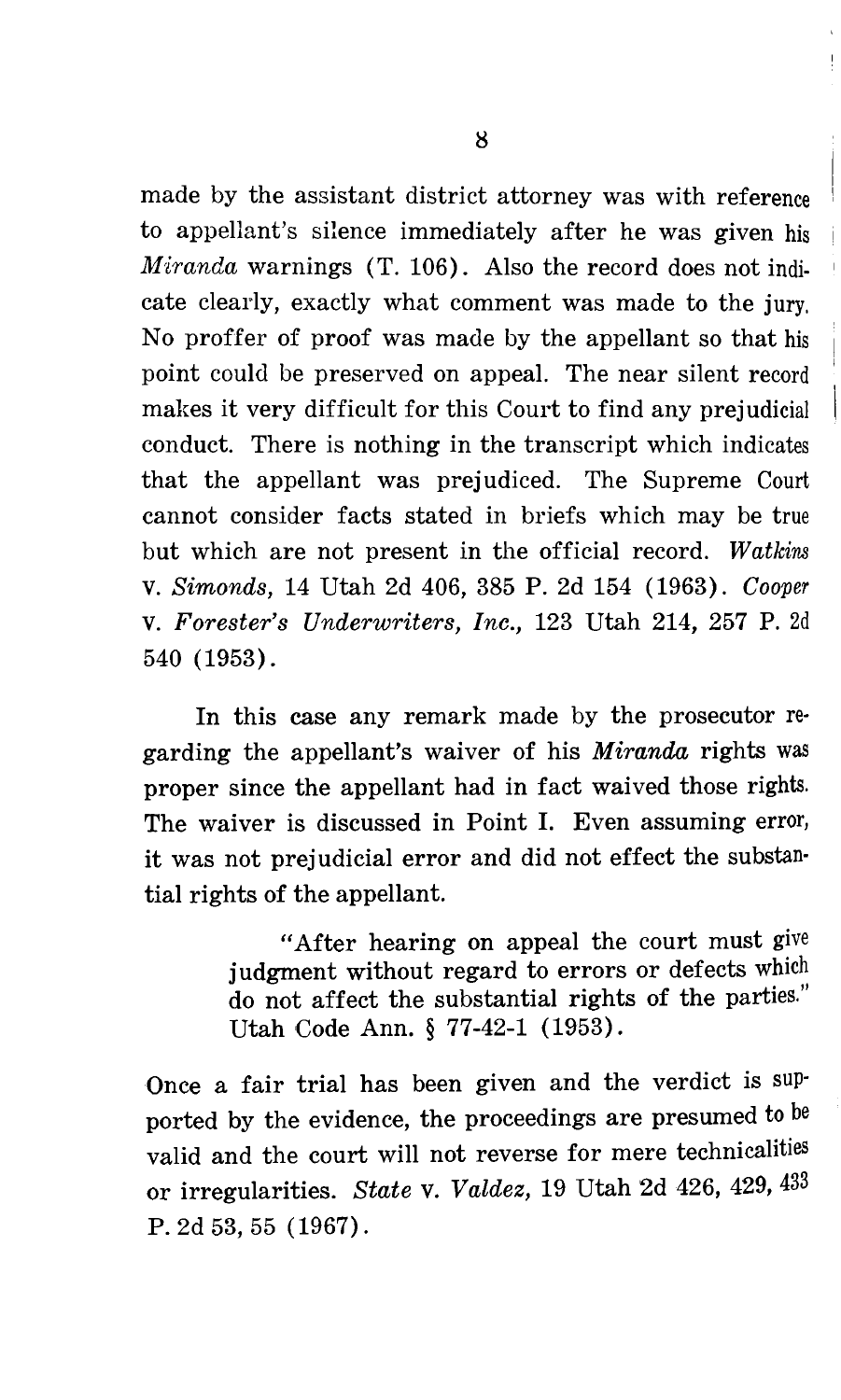The United States Supreme Court has recognized that some constitutional errors are harmless.

> "We are urged by petitioners to hold that all federal constitutional errors, regardless of the facts and circumstances, must always be deemed harmful. Such a holding, as petitioners correctly point out, would require an automatic reversal of their convictions and make further discussion unnecessary. We decline to adopt any such rule. All 50 states have harmless error statutes or rules, and the United States long ago through its Congress established for its courts the rule that judgments shall not be reversed for 'errors or defects which do not affect the substantial rights of the parties.' 28 U. S. C. § 2111. None of these rules on its face distinguishes between federal constitutional errors and errors of the state law or federal statutes and rules. All of these rules, state or federal, serve a very useful purpose insofar as they block setting aside convictions for small errors or defects that have little, if any likelihood of having changed the result of the trial. We conclude that there may be some constitutional errors which in the setting of a particular case are so unimportant and insignificant that they may consistent with the Federal Constitution, be deemed harmless, not requiring the automatic reversal of the conviction." *Chapman* v. *California,* 386 U. S. 18, 21-22 (1967).

The error, if any, in this case was of such a nature. The comment was made by the prosecutor *after* the appellant had *waived* his right to remain silent. Since the appellant's Fifth Amendment right had been waived, the prosecutor Was within his rights to mention appellant's silence, which silence occurred immediately after the *Miranda* warning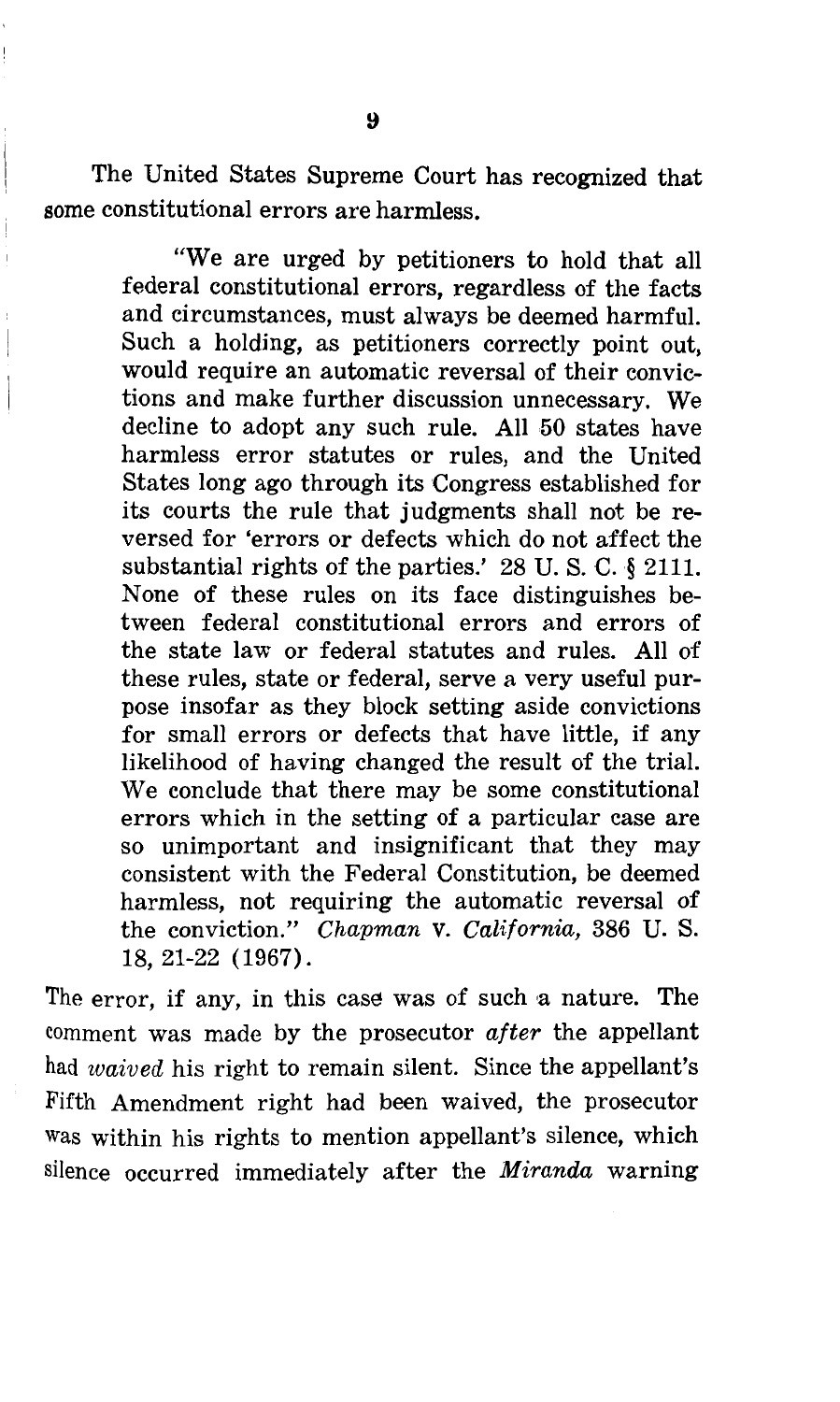was given. Such a comment would be no different than a comment to the jury that a defendant had waived his Fifth Amendment right by taking the witness stand.

In the absence of a controlling mandate from the High Court, many states have applied the harmless error doctrine to confessions obtained in violation of *Miranda. Soolook* v. *State,* 447 P. 2d 55 (Alaska 1968); *Guyette* v. *State,* 438 P. 2d 244 (Nev. 1968). The Guyette court held that failure to advise the accused of his right to the presence of counsel, either appointed or retained, constituted harmless error. The court said:

> "Although the High Court has not yet ruled that the doctrine of harmless error may be applied to a *Miranda* warning violation, the drift of its opinions would suggest that the rule of harmless error may be utilized when any of the new procedural safeguards, as expressed in [citations omitted], are breached. We say this mainly because the constitutional doctrine of those cases were not given retrospective application, apparently for the reason that a violation may occur without necessarily affecting the fundamental fairness of the trial. Due process in the traditional sense is not necessarily denied the accused. The very integrity of the fact finding process is not necessarily infected by the violation. The reliability of the evidence received is not necessarily suspect. Hence, the rule of 'automatic reversal' does not control appellate disposition." *Id.* at 248.

The Nevada Court then ruled that there was limited room for a "state court to consider the rule of harmless error when the procedural safeguards of *Miranda* are not fullY honored." *Id.* at 249.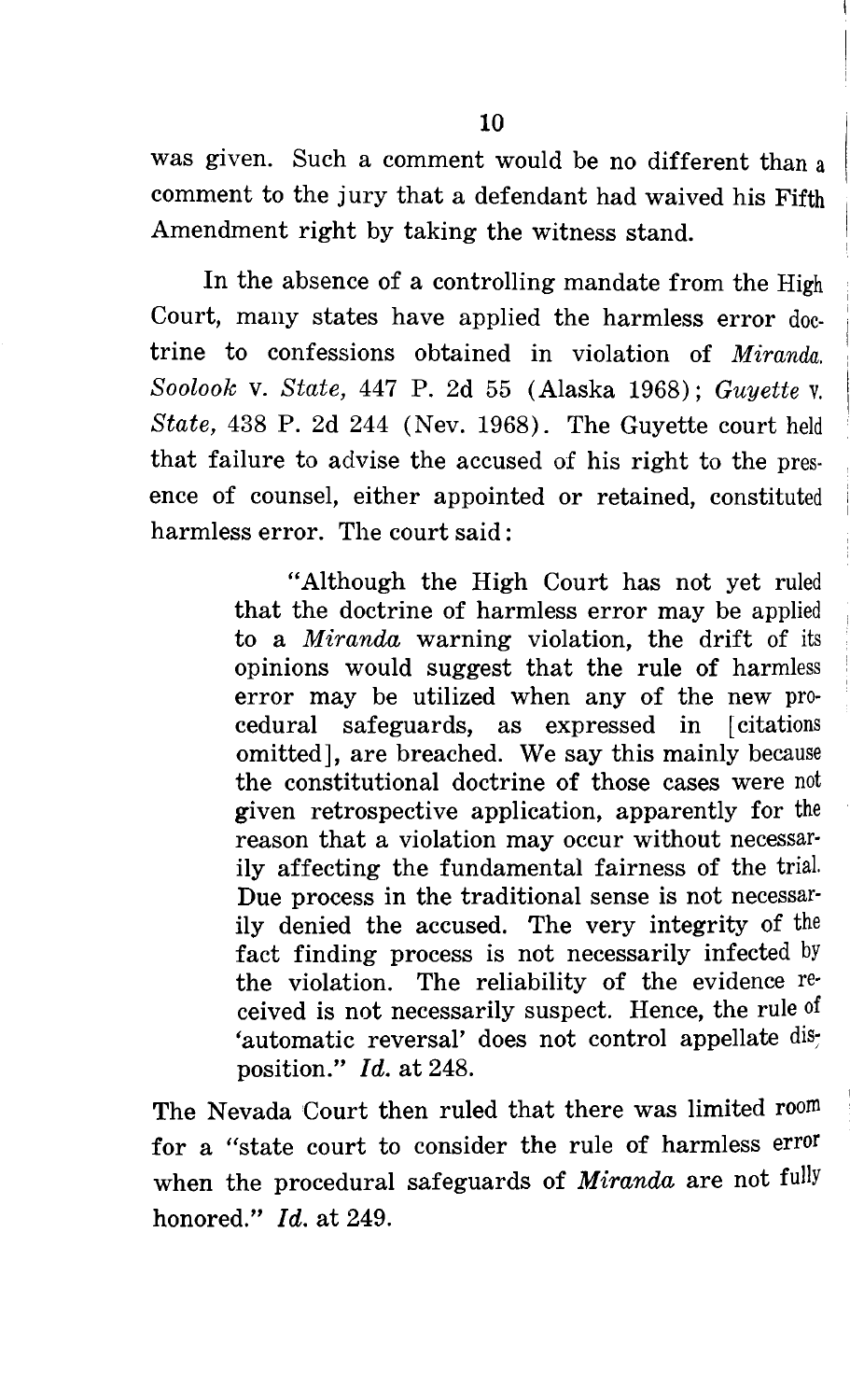The respondent submits that the facts of this case provide such a setting. The appellant was not denied due process of law. The appellant had made voluntary statements which were admissible. These statements constituted a waiver of his right to remain silent. The appellant was given his complete *Miranda* warnings twice.

The trial judge determined that the prosecutor did not commit reversible error. Even assuming that this determination was error, it can be deemed harmless error since it did not affect the appellant's substantial rights.

### POINT III.

THE PROSECUTING ATTORNEY IS NOT RE-QUIRED TO SUPPLY THE DEFENSE WITH THE EVIDENCE BEFOREHAND, AND THE APPELLANT CANNOT CLAIM SURPRISE.

As stated by this Court in *State* v. *Jameson,* 103 Utah 129, 133, 134 P. 2d 173, 175 (1943), "the bill of particulars need not plead matters of evidence." The purpose of the bill of particulars was outlined in *State* v. *Winters,* 16 Utah 2d 139, 396 P. 2d 872 (1964), wherein this Court said:

> "The purpose of the bill of particulars is to inform the defendant of the particulars of the offense sufficiently to enable him to prepare his defense; the bill need not be so detailed as to state matters of evidence." *Id.* at 144, 396 P. 2d at 875, 876.

The statements made by the appellant to Officer Crockett were matters in evidence and did not go to the particu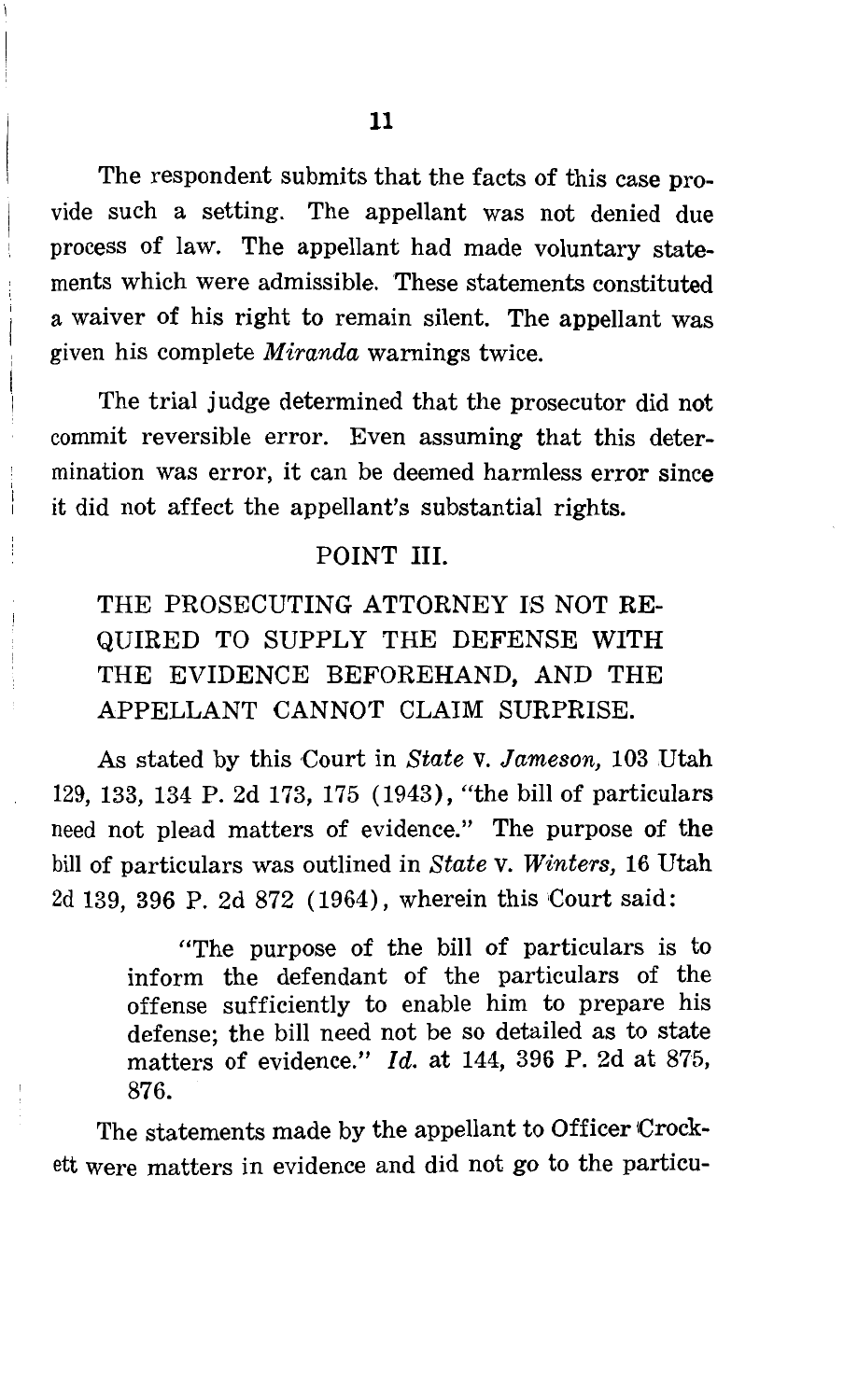lars of the offense of robbery and did not need to be pleaded in the bill of particulars.

In *State* v. *Lack,* 118 Utah 128, 221 P. 2d 852 (1950), the defendant made a motion to have the court impound certain documents for examination by the defendant prior to trial. He alleged that the court abused its discretion in denying the motion. The court held :

> "It is within the sound discretion of the trial court whether a defendant shall be allowed or denied the privilege of examination of evidence in the possession of the prosecution prior to trial." *Id.* at 134, 221 P. 2d at 855.

This question was again settled in *State* v. *Martinez,*  21 Utah 2d 187, 442 P. 2d 943 (1968), wherein the court ruled that the refusal to require disclosure of prosecution's evidence was not error. *Id.* at 198, 442 P. 2d at 944.

The surprise spoken of in *King* v. *United States,* 402 F. 2d 289 (10th Cir. 1968), cited on page 7 of appellant's brief, is related to the particulars of the offense with which the defendant is charged. The Tenth Circuit is saying that the accused must be adequately informed of the charges against him so as to avoid prejudicial surprise. Nothing is said with reference to evidence being given by the prosecution. Furthermore, it cannot be claimed that the appellant was gravely prejudiced by the statements made to Officer Crockett being offered into evidence at trial. If anyone should have known of such statement, it was the appellant himself. The statement was made by him, and surely the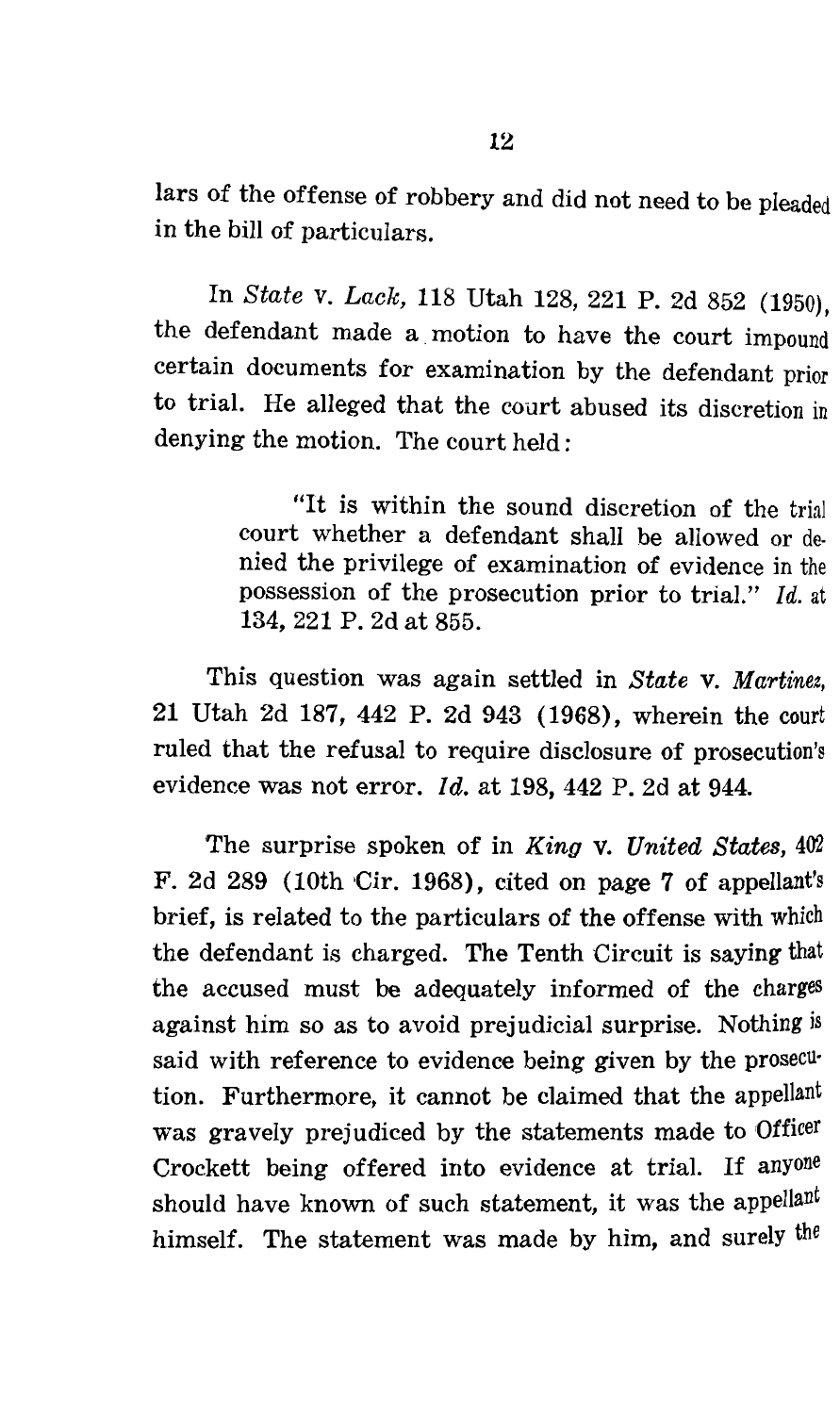state is under no obligation to tell defense counsel what his client should tell him.

Of particular importance is the fact that when Officer Crockett testified in court as to the statements made by the appellant, the objection by defense counsel was not based upon the fact that he was surprised by the statements made, but upon the basis that there had been no showing of a waiver of his right to remain silent (T. 86). The appellant did not make the proper objection at trial and should not be entitled to make it at this time. 'This Court has held that a party may not take exception on one ground and then, if he is convicted, use different grounds to obtain a reversal. *State* v. *Valdez,* 19 Utah 2d 426, 429, 432 P. 2d 53, 55 (1967).

In any event, the appellant was not entitled to the evidence that the prosecutor had in his possession via a bill of particulars. The prosecutor was within his right not to give such evidence in the bill of particulars. The respondent submits that there was no prejudice in this situation and that the appellant cannot now claim surprise.

### **CONCLUSION**

The respondent asks this Court to affirm the conviction of the appellant, Russell L. Moraine, on the basis that he was given a fair trial and that no prejudicial errors were committed by the trial court. The statements made by the appellant were made voluntarily and with a full understanding of his right to remain absolutely silent. No